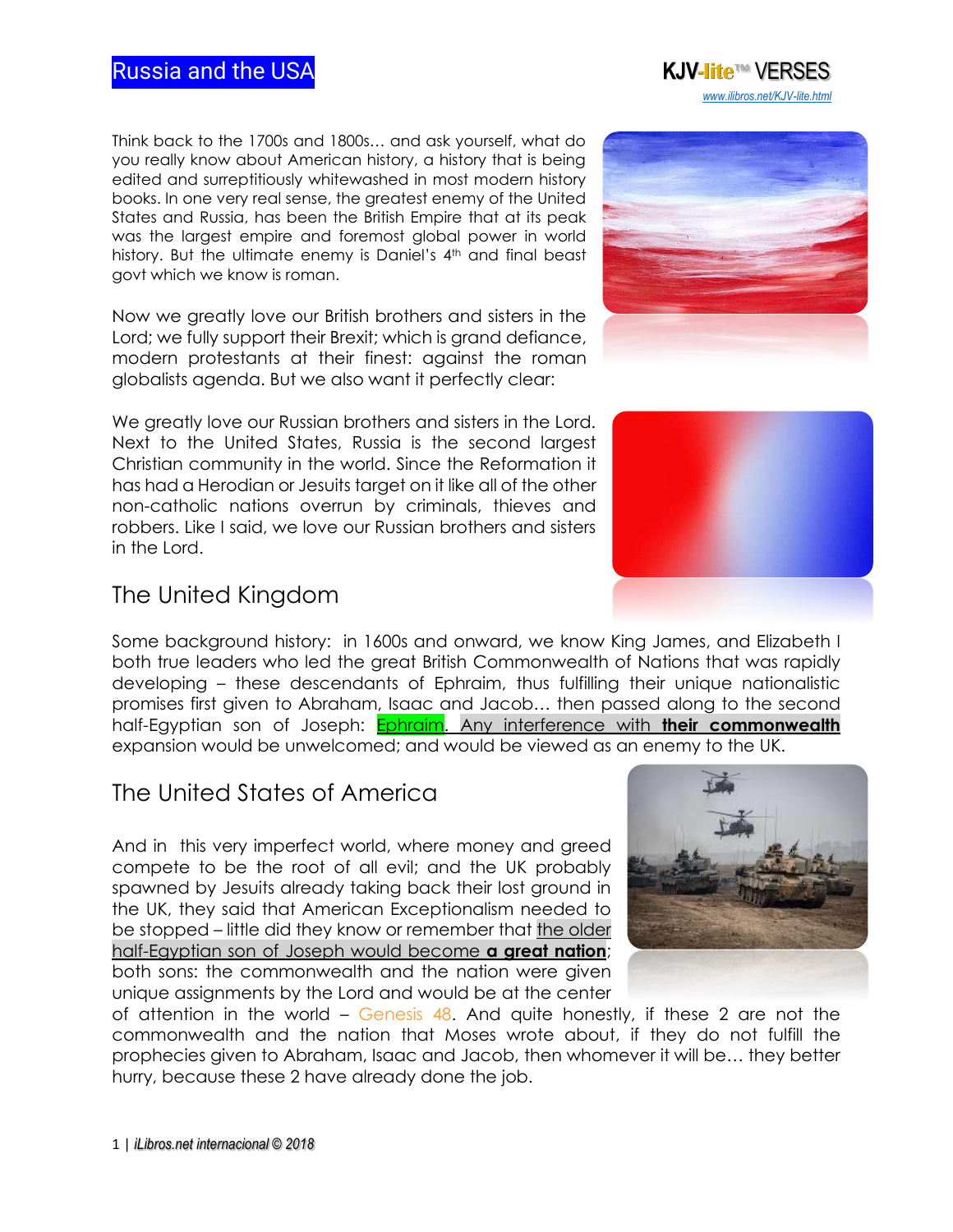

### Russia,

Well, that leaves us with the third large community in 1700 – 1800s. Orthodox Russia. It was the disciples Andrew and Bartholomew who, 2000 years ago, first carried the Good News of the Resurrection of Jesus Christ to Armenia and Russia and regions beyond.



During the American Revolutionary

War, it was Empress Catherine the Great of Russia, who struggled at first to remain neutral and not interfere; she sent her emissaries to assure the United Kingdom, as well as the fledgling 13 American colonies… of Russia's neutrality. But as the war years dragged on, Catherine the Great secretly would side with the newly forming America since together they could better resist the growing influence of the commonwealth of the UK.

In 1853, both Russia and America were establishing global sea routes for their merchant shipping fleets and navies, in hope to cut into some of the UK markets. Answering them, the UK started the Crimean War destabilizing Europe. After successfully blocking Russia's effort to open up global trade, the British Empire next moved against the United States leading to the Civil War in America.

But President Lincoln and Tsar Alexander II formed an alliance, and the Tsar encouraged the US to purchase Alaska which they could not do at the time with the unrest taking place in the southern states of the US, but also among the peasants of Russia – unrest being fanned by the Herodian disrupters.

In 1861, Tsar Alexander freed all the serfs in Russia; and two years later in 1863, Lincoln freed all the slaves in America – which is why history remembers them both as the two great liberators. At this same time, in what is known as the Trent Affair,



we learn that the UK was preparing to attack America from both Canada and Mexico… in order to preserve the British and French commercial interests in the southern slave states; and thereby keeping the US from becoming a world power.

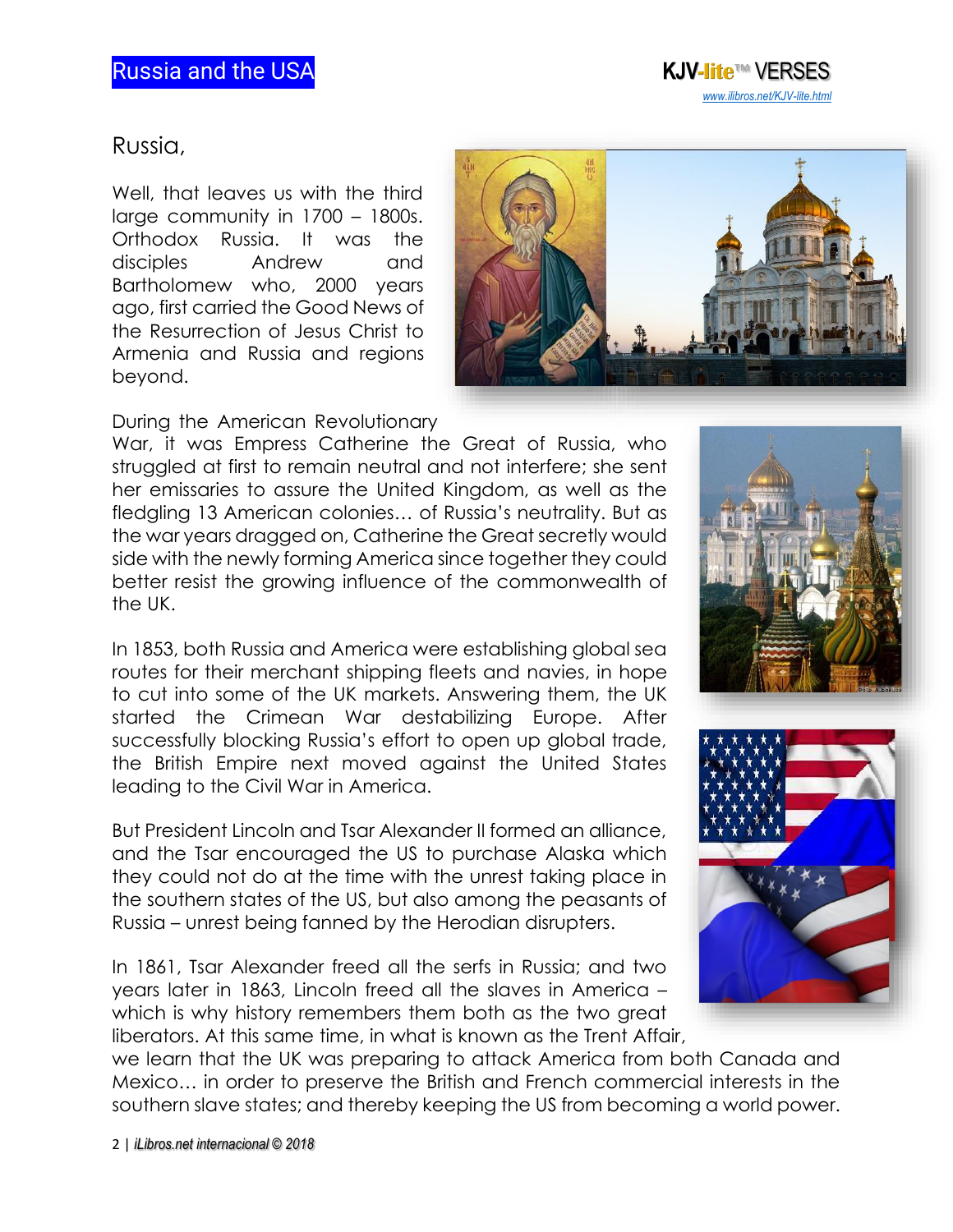### Russia and the USA **KJV-lite**™ VERSES

The Russian Tsar warned Lincoln of the insurrection going on in Boston and New York; and declaring martial law, Lincoln rapidly responded by mass-arresting the traitors, over 14,000 British confederate sympathizers. Think of all the fake news that was going on during that time.

Tsar Alexander ordered **the Russian Navy** to sail and protect Lincoln, with the Russian Baltic fleet arriving in New York harbor; and the Russian Far East fleet arriving in San Francisco… securing the harbors of both cities. Needless to say, the British were angry, and they sent agents to bribe and recruit collaborators in



 *[www.ilibros.net/KJV-lite.html](http://www.ilibros.net/KJV-lite.html)*

America to kidnap or kill the president. In March 1881, they did the same, sending agents to assassinate Tsar Alexander II.

In 1867, Tsar Alexander continued in Russia's interest and sought for President McKinley to purchase Alaska that they continue to develop the longest trade lanes across Russia connecting to Alaska and all the way to Chile in South America; as Russia did not want to be left cornered in Siberia with the UK at their backdoor.

Isn't it interesting, that President McKinley could not complete the joint traderoute dream, since he also was assassinated?

We greatly love our brothers and sisters in the Lord – be they British, or Russian; or wherever they are: North, South, East or West. Any friend of Jesus is a friend of ours. As for the greedy bastards, crooks, perverts, sociopaths, thieves and robbers in govt who promote massive numbers of missing children and their disgusting practices of abuse toward the youngest, most vulnerable; we know, what they do to the least, they do to the Lord; and He will one day settle the score.

Those who promote smashing and destroying until the whole world is broken: We will let the Lord handle them; when He does, we read the last chapter of the Book; we know it will be ugly for them.

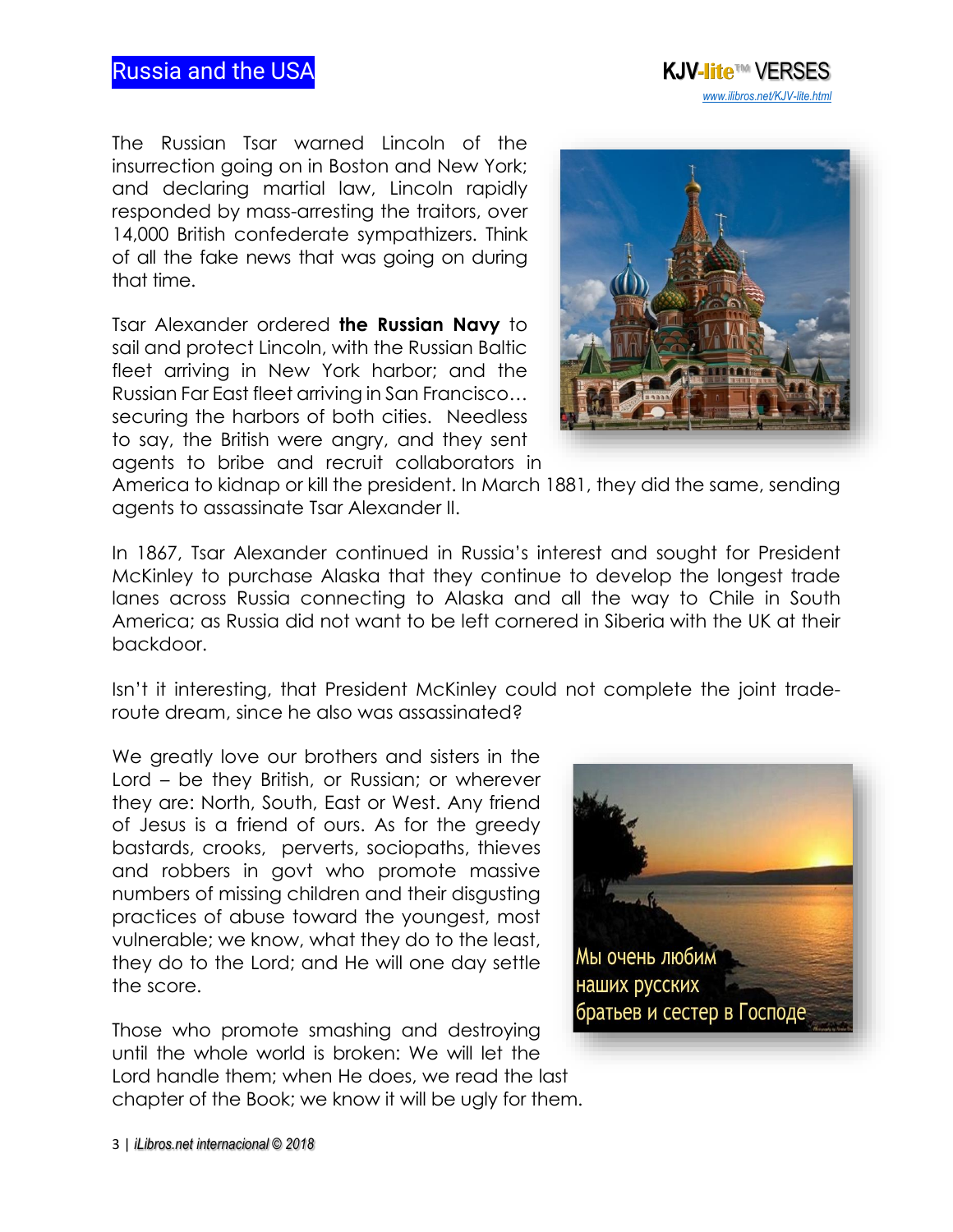The following is : PRESIDENT VLADIMIR PUTIN JUNE 2019 – highly edited Excerpts from a recent interview.

- Lionel Barber: Mr President, I would be very grateful if you could talk a bit about how you have seen the world change over the last 20 years while you have been in power. You have observed four American presidents at close quarters and will maybe five, you have had direct experience. So, how is Mr Trump different?
	- Vladimir Putin: We are all different. No two people are the same, just like there are no identical sets of fingerprints. Anyone has his or her own advantages, and let the voters judge their shortcomings. On the whole, I maintained sufficiently good-natured and stable relations with all the leaders of the United States. I had an opportunity to communicate more actively with some of them. The first US President I came into **contact with was Bill Clinton**. Generally, I viewed this as a positive experience. We established sufficiently stable and business-like ties for a short period of time because his tenure was already coming to an end. I was only a very young president then who had just started working. I continue to recall how he established partner-like relations with me. I remain very grateful to him for this. There have been different times, and we had to address various problems with all other colleagues. Unfortunately, this often involved debates, and our opinions did not coincide on some matters that, in my opinion, can be called key aspects for Russia, the United States and the entire world. For example, this includes the unilateral US withdrawal from the Anti-Ballistic Missile Treaty that, as we have always believed, and as I am still convinced, was the cornerstone of the entire international security system. We debated this matter for a long time, argued and suggested various solutions. I made very energetic attempts to convince our US partners not to withdraw from the Treaty. And, if the US wanted to withdraw from the Treaty, it should have done so in a way to guarantee international security for a long historical period. I suggested this, I already discussed this in public, and I did this because I consider this matter to be very important. I suggested working jointly on missile-defense projects that involved the United States, Russia and Europe. I am convinced that the world would be a different place today, had our US partners accepted this proposal. Unfortunately, this did not happen. We can see the situation is developing another direction; new weapons and cutting-edge military technology are coming. Well, this is not our choice. But, today, we should at least do everything so as to not aggravate the situation.
	- Lionel Barber: Mr President, you are a student of history. You have had many hours of conversation with Henry Kissinger. You almost certainly read his book**, World Order**. With Mr Trump, we have seen something new, something much more transactional. He is very critical of alliances and allies in Europe. Is this something that is to Russia's advantage?

Vladimir Putin: It would be better to ask what would be to America's advantage in this case. Mr Trump is not a career politician. He has a distinct world outlook and vision of US national interests. I do not accept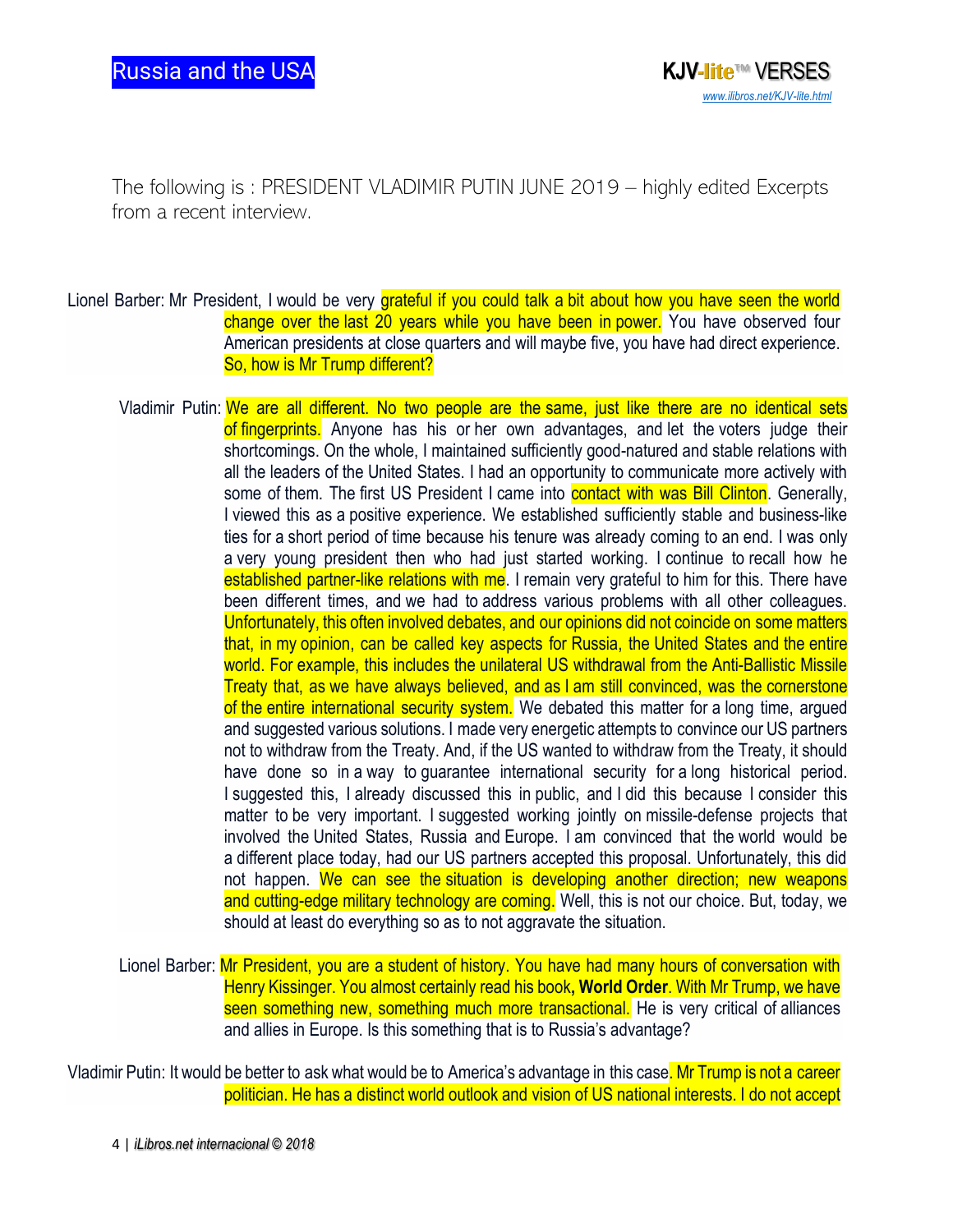many of his methods when it comes to addressing problems. But do you know what I think? I think that he is a talented person. He knows very well what his voters expect from him.

 Russia has been accused, and is still being accused, despite the Mueller report, of mythical interference in the US election. What happened in reality? Mr Trump looked into his opponents' attitude to him and saw changes in American society, and he took advantage of this. You and I are talking ahead of the G20 meeting. It is an economic forum, and it will undoubtedly have discussions on globalization, global trade and international finance. Has anyone ever given a thought to who actually benefited and what benefits were gained from globalization, the development of which we have been observing and participating in over the past 25 years, since the 1990s?

 China has made use of globalization, in particular, to pull millions of Chinese out of poverty. In the United States, the leading US companies, their managers, shareholders and partners – made use of these benefits. The middle class in the United States has not benefited from globalization; it was left out when this pie was divided up. The Trump team sensed this very keenly and clearly, and they used this in the election campaign. It is where you should look for reasons behind Trump's victory, rather than in any alleged foreign interference. I believe this may explain his seemingly extravagant economic decisions and even his relations with his partners and allies. He believes that the distribution of resources and benefits of globalization in the past decade was unfair to the United States.

 I am not going to discuss whether it was fair or not, and I will not say if what he is doing is right or wrong. I would like to understand his motives, which is what you asked me about.

- Lionel Barber: I definitely want to come back to the Russian economy. But what you said is absolutely fascinating. Here you are, the President of Russia, defending globalization along with President Xi whereas Mr Trump is attacking globalization and talking about America First. How do you explain this paradox?
- Vladimir Putin: I don't think that his desire to make America first is a paradox. I want Russia to be first, and that is not perceived as a paradox; there is nothing unusual there. Therefore, we are moving in line with our mainstream bilateral agenda that was formulated as far back as 2001, but we quickly respond to global developments. We never direct our bilateral relations against anyone. We are not against anyone; we are for ourselves.
- Lionel Barber: Mr President, you are familiar with Graham Allison's book, The Thucydides' Trap. The danger of tensions or military conflict between a dominant power and a rising power, America and China. Do you think there is a risk of a military conflict in your time between you, America and China?
	- Vladimir Putin: You know, the entire history of mankind has always been full of military conflicts, but since the appearance of nuclear weapons the risk of global conflicts has decreased due to the potential global tragic consequences for the entire population of the planet in case such a conflict happens.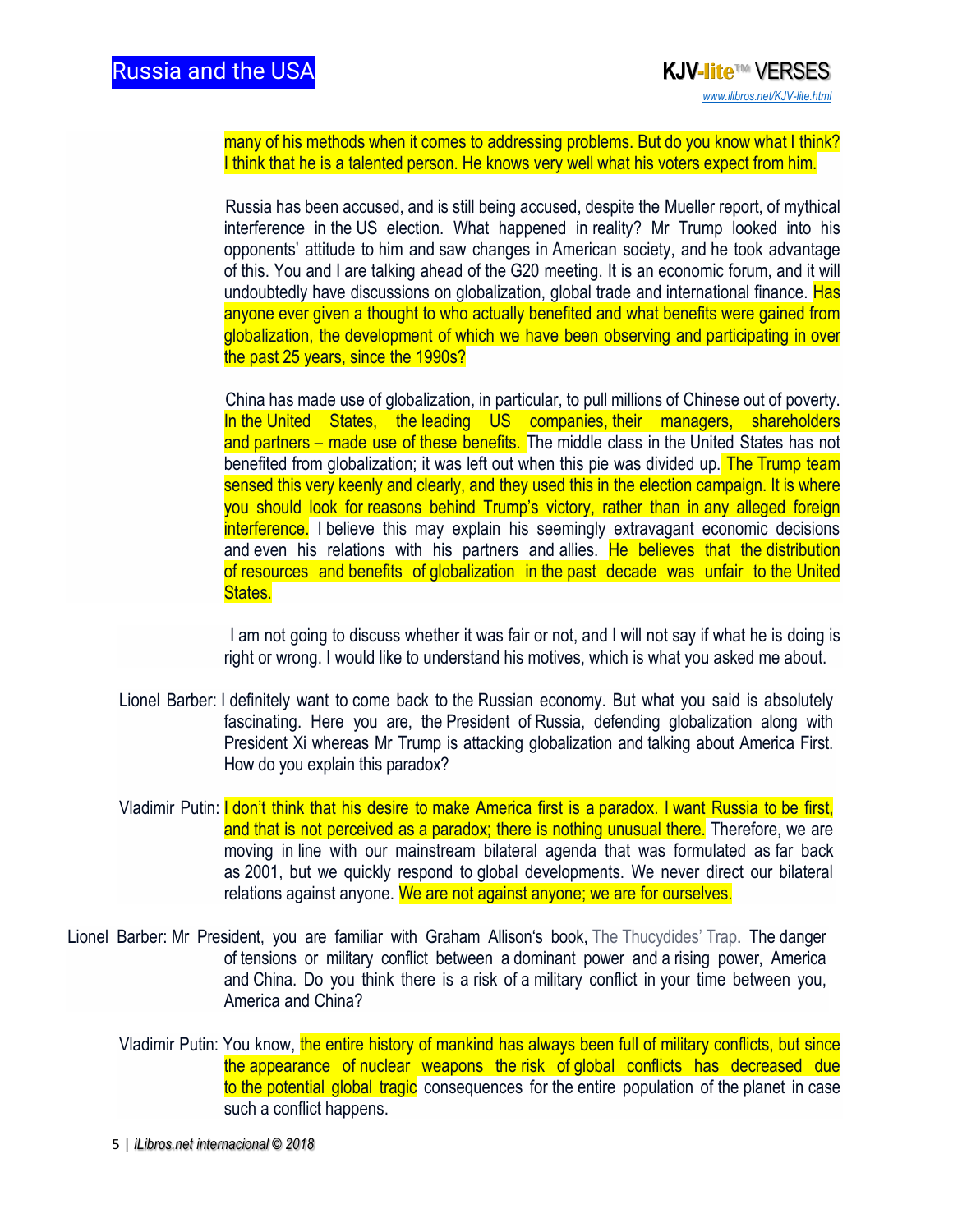- Lionel Barber: Arms control. We know that the INF agreement is in grave jeopardy. Is there any place, from Russia's point of view, for future arms control agreements or are we in a new phase when we are likely to see a new nuclear arms race?
- Vladimir Putin: I believe there is such a risk. As I said, the United States unilaterally withdrew from the ABM Treaty, and quit the Intermediate-Range Nuclear Forces Treaty as well. But this time, it did not just quit but found a reason to quit, and this reason was Russia. I do not think Russia means anything to them in this case, **because this war theatre in Europe is unlikely** to be interesting to the US, despite the expansion of NATO and NATO's contingent near our borders. The fact remains, the US withdrew from the treaty. Now the agenda is focused on the Strategic Arms Reduction Treaty (New START). I hope to talk about it with Donald if we happen to meet in Osaka. We said we are ready to hold talks and to extend this treaty between the United States and Russia, but have not seen any relevant initiative from our American partners. They keep silent, while the treaty expires in 2021. If we do not begin talks now, it would be over because there would be no time even for formalities. Our previous conversation with Donald showed that the Americans seem to be interested in this, but still they are not making any practical steps.

So if this treaty ceases to exist, then there would be no instrument in the world to curtail the arms race. And this is bad, you can ask our Chinese friends.

- Lionel Barber: Russia is a Pacific power as well as a European and Asian power. It is a Pacific power. You have seen what the Chinese are doing in terms of their buildup of their Navy and their maritime strength. How do you deal with those potential security problems, territorial disputes in the Pacific? Does Russia have a role to play in a new security arrangement?
- Vladimir Putin: You mentioned the build-up of naval forces in China. China's total defense spending is \$117 billion, if memory serves. The US defense spending is over \$700 billion. And you are trying to scare the world with the build-up of China's military might? It does not work with this scale of military spending. No, it does not. As for Russia, we will continue to develop our Pacific Fleet as planned. Of course, we also respond to global developments and to what happens in relations between other countries. We can see all of this, but it does not affect our defense development plans, including those in the Russian Far East. We are self-sufficient and confident. Russia is the largest continental power. But we have a nuclear submarine base in the Far East, where we are developing our defense potential in accordance with our plans, including so that we can ensure safety on the Northern Sea Route, which we are planning to develop. We intend to attract many partners to this effort, including our Chinese partners. We may even reach an agreement with American shippers and with India, which also indicated its interest in the Northern Sea Route.

The tragedies of Libya and Iraq have inspired many countries to ensure their security at all costs. What we should be talking about is not how to make North Korea disarm, but how to ensure the unconditional security of North Korea and how to make any country, including North Korea feel safe and protected by international law that is strictly honored. We have established sufficiently good business-like relations with all regional countries, and our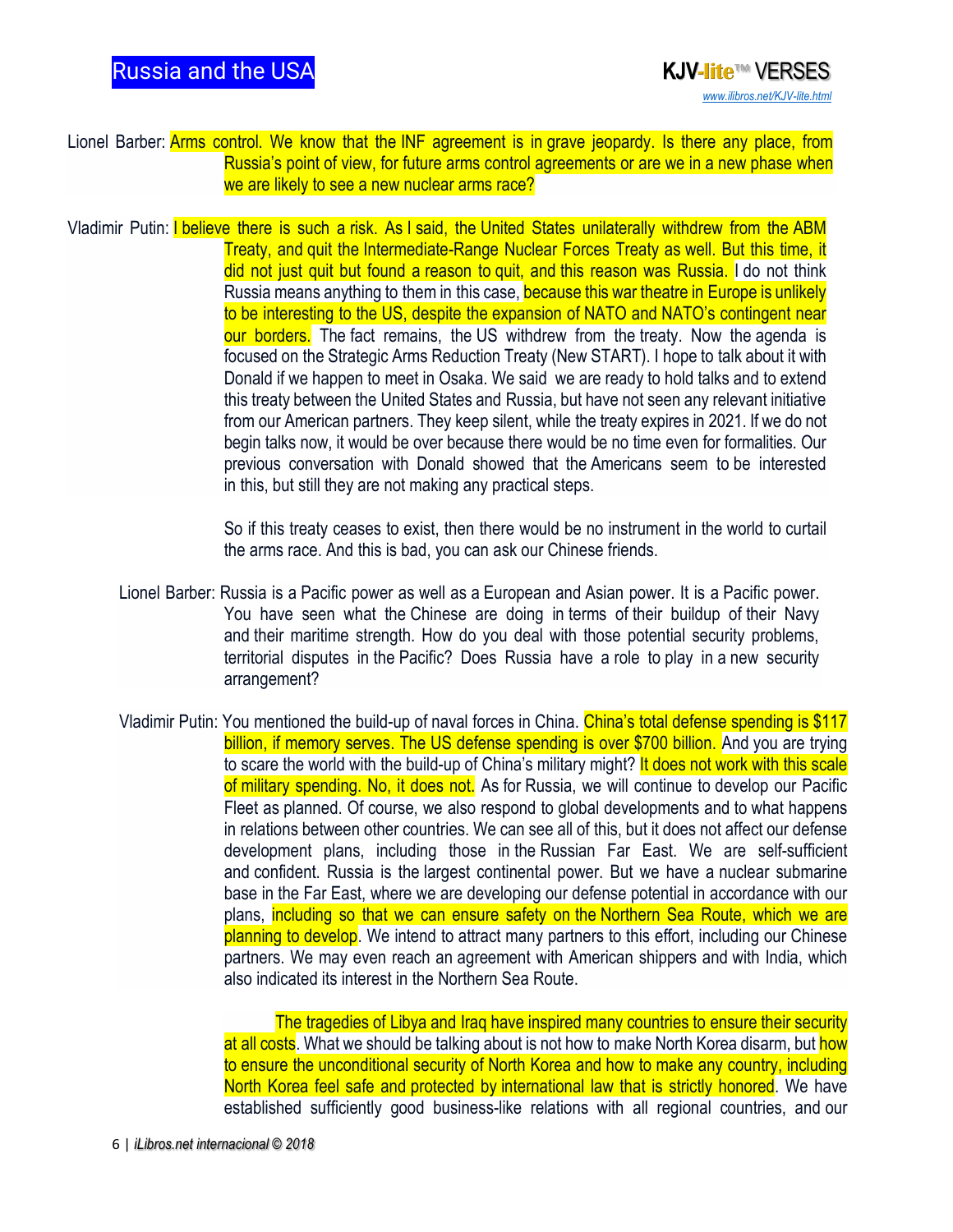positions in the Middle East region have become more stable. Indeed, we have largely allied relations with many regional countries, including Iran, Turkey and other countries. Primarily, this concerns Syria, we have managed to preserve Syrian statehood, no matter what, and we have prevented Libya-style chaos there. And a worst-case scenario would spell out negative consequences for Russia. Besides, I would like to openly speak of the mobilization of the Russian Armed Forces. Our Armed Forces have received such practical experience that they could not have obtained during any peace-time exercises.

- Lionel Barber: Are you committed to Mr. al-Assad remaining in power or can we see, at some point, the transition in Syria that Russia would support, which would not be Libya?
- Vladimir Putin: I believe that the Syrian people should be free to choose their own future. At the same time, I would like the actions of external players to be substantiated and, just as in the case of the risks you have mentioned, predictable and understandable, so that we can consider at least our next moves. When we discussed this matter only recently with the previous US administration, we said, suppose Assad steps down today, what will happen tomorrow? Your colleague did well to laugh, because the answer we got was very amusing. You cannot even imagine how funny it was. They said, "We don't know." But when you do not know what happens tomorrow, why shoot from the hip today? This may sound primitive, but this is how it is. Therefore, we prefer to look at problems thoroughly from all possible angles and not to be in any hurry.
- Lionel Barber: Mr President, does that same argument apply to Venezuela? In other words, you are not prepared to see a transition in Venezuela and you are absolutely committed to President Maduro.
- Vladimir Putin: Oh, and it seemed we had started so well. Please do not take offence to what I am going to say. You won't, will you? We were off to such a terrific start, talking seriously, and now you have moved back to the stereotype views on Russia. We have nothing to do with what is happening in Venezuela, if you know what I mean.

Lionel Barber: What are those advisors doing then in Caracas?

Vladimir Putin: I will say this now, if you just let me finish. Back under [President] Chavez we sold weapons to Venezuela, without any limits and problems. We did this absolutely legally just as it is done all around the world and as every country does, including the United States, the UK, China and France. We sold weapons to Venezuela. We signed contracts, which say what we have to do when it comes to servicing this military equipment, that we must train local specialists, ensure that this equipment is maintained in combat readiness, and so on. We provide maintenance services for this equipment. **I said this many times, including to our American** partners: there are no Russian troops there. Yes, there are Russian specialists and instructors there. Yes, they are working there. Only recently, a group of our advisers and specialists left the country. But they can return. And where did we plan to deliver Venezuelan oil while investing in the oil sector? As you know, Venezuela has unique oil that is mostly delivered to US refineries. What is so bad about that? We wanted the Venezuelan oil and gas sector to operate steadily, and make deliveries to those US refineries. I do not understand what is wrong with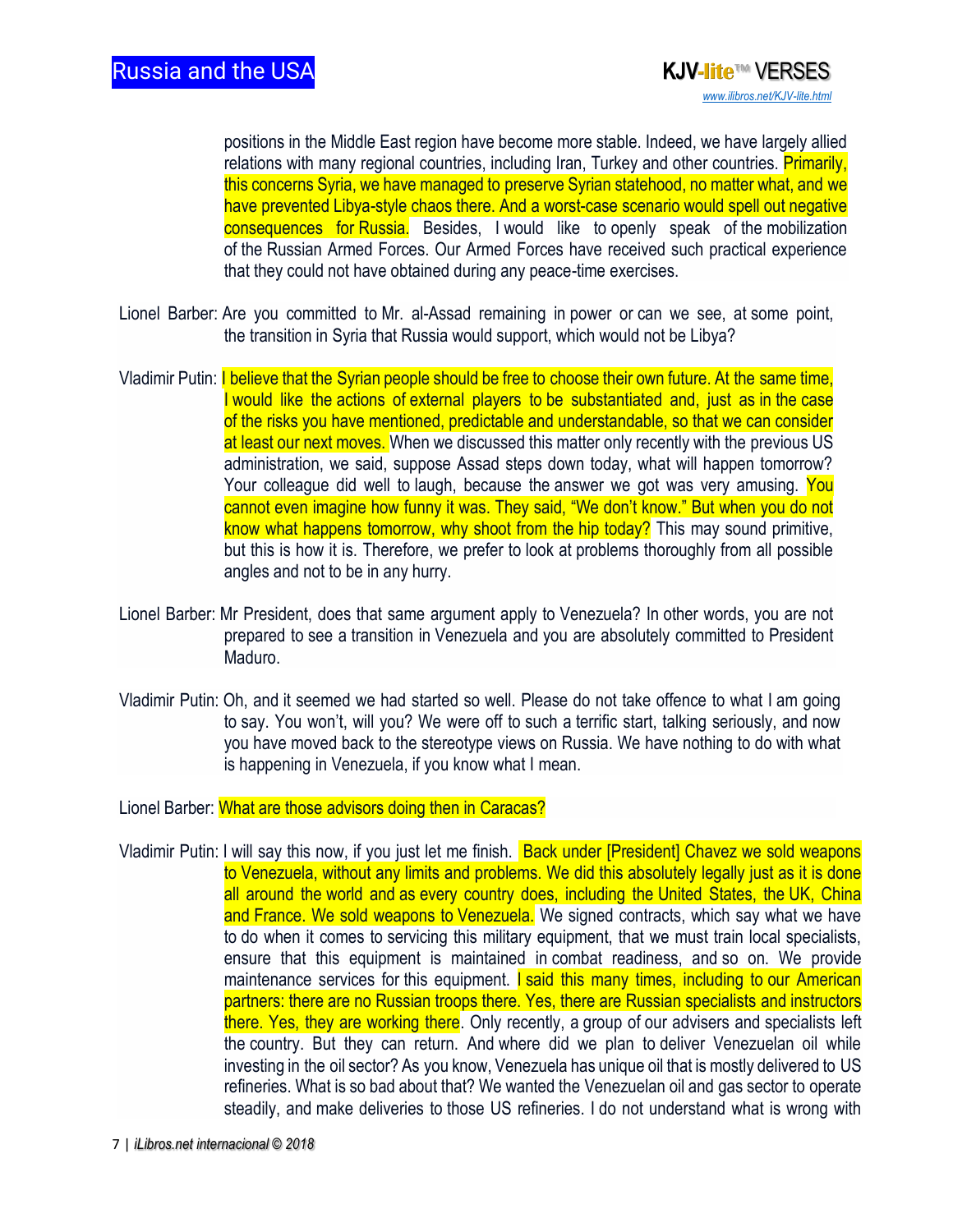this. First, they faced economic problems, followed by domestic political problems. Let them sort things out by themselves. But when a person enters a square, raises his eyes to the sky and proclaims himself president? Let us do the same in Japan, the United States or Germany. It is impossible to disagree with this. There will be pure chaos. How could they act like this? But no, they started supporting that person from the very outset. He may be a very good person. He may be just wonderful. But is it enough that he entered a square and proclaimed himself president? Is the entire world supposed to support him as president? We should tell him to take part in elections and win them, and then we would work with him as the state leader.

- Lionel Barber: Let me just ask this and I really want to talk about the Russian economy. Do you believe that what happened in Salisbury sent an unambiguous message to anyone who is thinking of betraying the Russian state that it is fair game?
- Vladimir Putin: As a matter of fact, treason is the gravest crime possible and traitors must be punished. I am not saying that the Salisbury incident is the way to do it. Not at all. But traitors must be punished. This gentleman, Skripal, had already been punished. He was arrested, sentenced and then served time in prison. He received his punishment. Why would anybody be interested in him? He got punished. He was detained, arrested, sentenced and then spent five years in prison. As concerns treason, of course, it must be punishable. It is the most despicable crime that one can imagine.
- Lionel Barber: Again a big picture question. I talked at the beginning of our conversation about fragmentation. Another phenomenon today is that there is a popular backlash against elites and against the establishment and you have seen that – Brexit in Britain. Perhaps you were speaking about Trump's America. You have seen it with the AFD in Germany; you have seen it in Turkey; and you have seen it in the Arab world. How long do you think that Russia can remain immune to this global movement of backlash against the establishment?
- Vladimir Putin: You should look at the realities in each particular case. How long will Russia remain a stable country? The longer the better. Because many other things and its position in the world depend on internal political stability. Ultimately, the wellbeing of the people depends on stability. The internal reason for the Soviet Union's collapse was that life was difficult for the people, whose take-home wages were very small. The shops were empty, and the people lost the intrinsic desire to preserve the state. They thought it could not get worse no matter what happened. It turned out that life became worse for many, especially at the beginning of the 1990s when social protection and healthcare systems collapsed and industry was crumbling. But at least people had jobs. After the collapse, they lost them. Therefore, you should look at each particular case separately.

What is happening in the West? What is the reason for the Trump phenomenon in the United States? What is happening in Europe as well? The ruling elites have broken away from the people. The obvious problem is the gap between the interests of the elites and the overwhelming majority of the people. Of course, we must always bear this in mind. One thing we must do in Russia is never forget that the purpose of the operation and existence of government is to create a stable, normal, safe and predictable life for the people and to work towards a better future.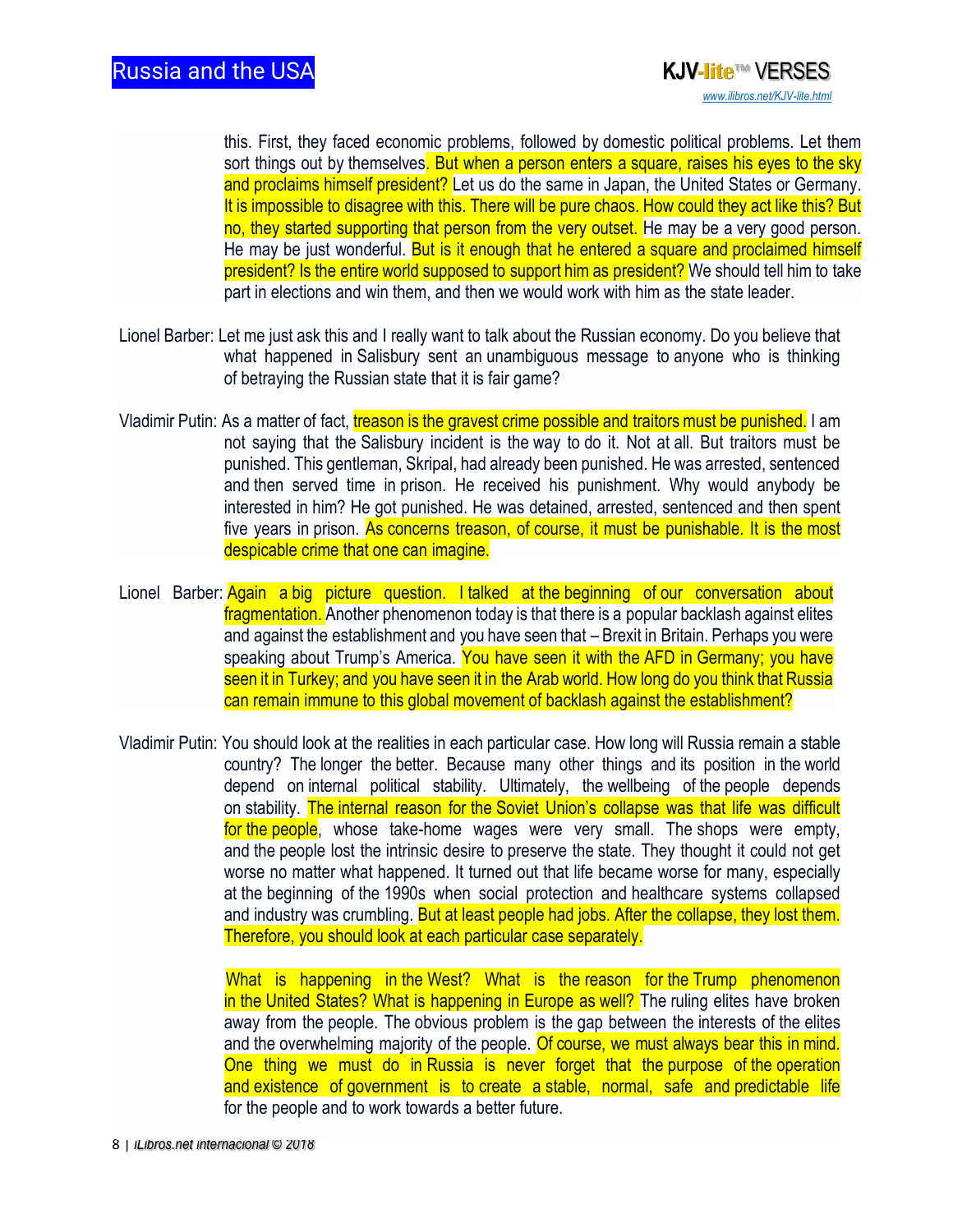There is also the so-called liberal idea, which has outlived its purpose. Our Western partners admit that some elements of the liberal idea, such as multiculturalism, are no longer tenable. When the migration problem came to a head, many admitted that the policy of multiculturalism is not effective and that the interests of the core population should be considered; although those who have run into difficulties because of political problems in their home countries need our assistance as well. That is great, but what about the interests of their own population when the number of migrants heading to Western Europe is not just a handful but hundreds of thousands?

Lionel Barber: Did Angela Merkel make a mistake?

Vladimir Putin: Cardinal mistake. One can criticize Trump for his intention to build a wall between Mexico and the United States. It could be going too far. I am not arguing about this point. But he had to do something about the huge inflow of migrants and narcotics. Nobody is doing anything. They say this is bad and that is bad as well. Tell me, what is good then? What should be done? Nobody has proposed anything. I do not mean that a wall must be built or tariffs raised by 5 percent annually in the economic relations with Mexico. This is not what I am saying, yet something must be done. He is at least looking for a solution. Those ordinary Americans who are concerned about this, they look at this and say, Good for him, at least he is doing something, suggesting ideas and looking for a solution. As for the liberal idea, its proponents are not doing anything. They say all is well, But is it? They sit in their cozy offices, while those who face the problem every day in Texas or Florida will soon have problems of their own. Does anyone think about them? The same is happening in Europe. I discussed this with many colleagues, but nobody has the answer. They say they cannot pursue a hardline policy for various reasons. Why exactly? Because we have a law, they say. Well, change the law! We have a few problems of our own as well. We have open borders with former Soviet republics, but their people at least speak Russian. And besides, we in Russia have taken steps to streamline the situation in this sphere working in the countries from which migrants come, teaching Russian at their schools, also working with them here.

> We toughened legislation to show that migrants must respect the laws, customs and culture of the country. The situation is not simple in Russia, but we started working to improve it.

> Whereas the liberal idea presupposes that nothing needs to be done. The migrants can kill, plunder and rape with impunity because their rights as migrants must be protected. What rights are these? Every crime must have its punishment. So, **the liberal idea has become obsolete**. It has come into conflict with the interests of the overwhelming majority of the population. Or take the traditional values. I am not trying to insult anyone, because we have been condemned for our alleged homophobia as it is. But we have no problems with LGBT persons. God forbid, let them live as they wish. But some things do appear excessive to us. They claim now that children can play five or six gender roles. I cannot even say exactly what genders these are, I have no notion. Let everyone be happy. But this must not overshadow the culture, traditions and traditional family values of millions of people making up the core population.